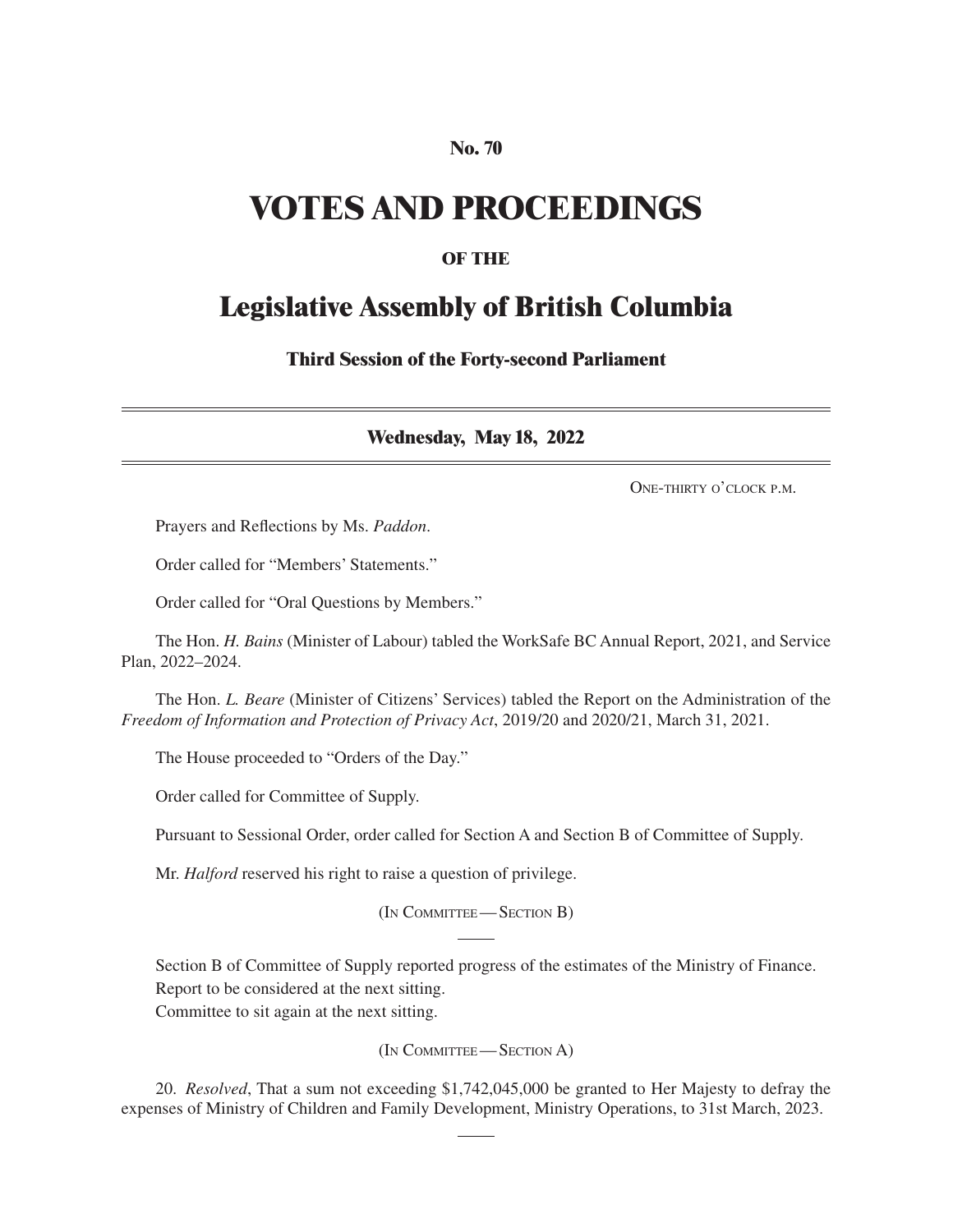Section A of Committee of Supply reported the Resolution and completion of the estimates of the Ministry of Children and Family Development.

Report to be considered at the next sitting.

Committee to sit again at the next sitting.

By agreement, summary of debate of estimates passed in Section A (Ministry of Children and Family Development) to be considered at the next sitting.

And then the House adjourned at 6.54 p.m.

HON. RAJ CHOUHAN, *Speaker*

#### **NOTICE OF BILLS**

#### **Monday, May 30**

Mr. *Stone* to introduce a Bill intituled *Emergency Program Amendment Act, 2022*.

#### **NOTICE OF MOTIONS**

#### **Monday, May 30**

**13** Mr. *Doerkson* to move—

Be it resolved that this House does not support the plan to rebuild the Royal British Columbia Museum for 789 million dollars.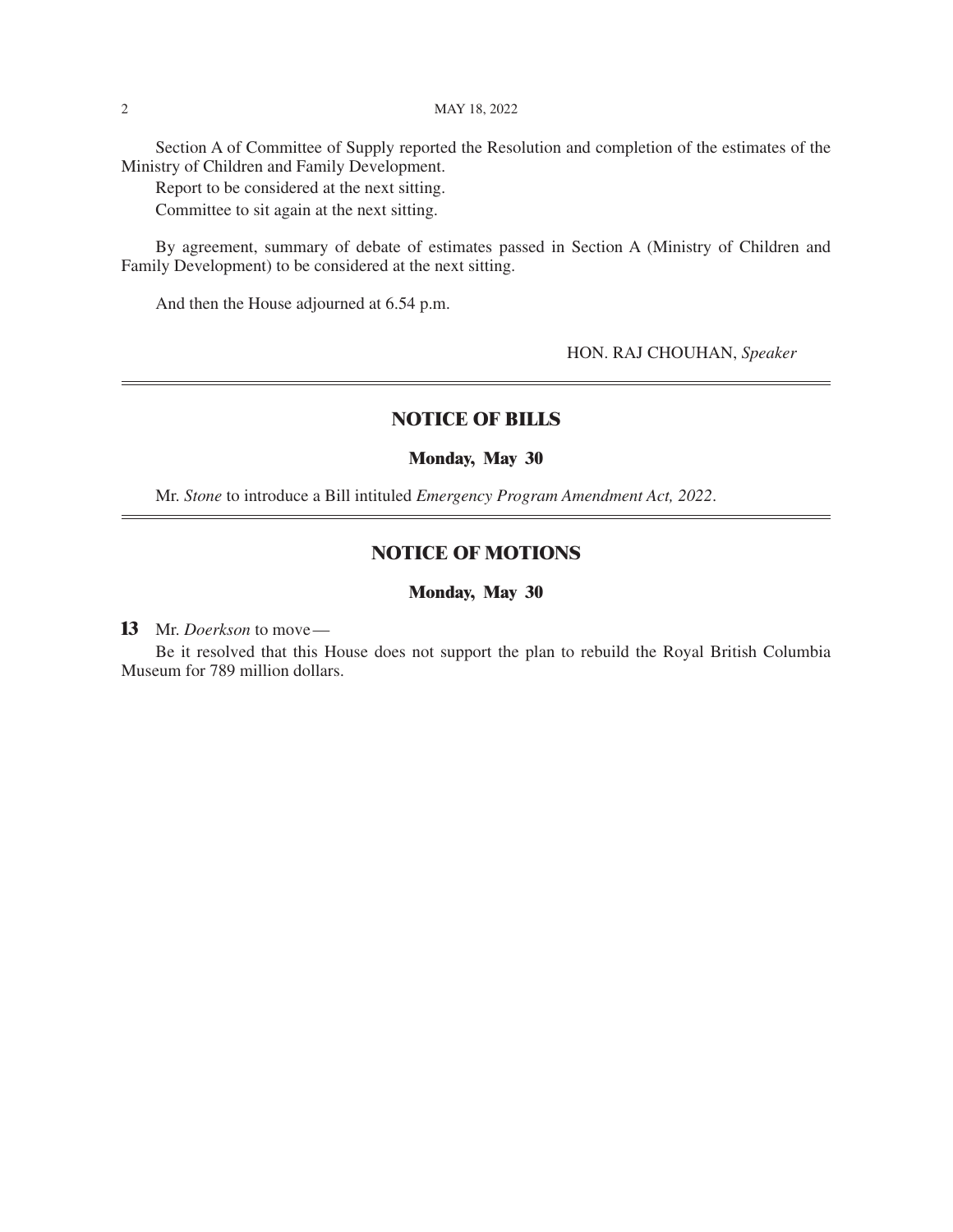| $\zeta$     |        |
|-------------|--------|
| 大地震         |        |
|             | Ξ      |
| C           |        |
|             | E      |
| <b>COLO</b> | ∶      |
|             | ā<br>Ė |
|             |        |
|             |        |
|             |        |

**GOVERNMENT BILLS**<br>(Listing printed for convenience only) *(Listing printed for convenience only)*

| Bill<br>No.              | Title                                                                                           | Member            | First<br>Reading | Second<br>Reading | $Com-$   | Report      | Amended | Third<br>Reading | Royal<br>Assent | S.B.C.<br>Chap.<br>No. |
|--------------------------|-------------------------------------------------------------------------------------------------|-------------------|------------------|-------------------|----------|-------------|---------|------------------|-----------------|------------------------|
|                          | An Act to Ensure the Supremacy of Parliament                                                    |                   | Feb. 8           |                   |          |             |         |                  |                 |                        |
|                          | Municipalities Enabling and Validating (No. 4)<br>Amendment Act, 2022                           | Hon. J. Osborne   | Feb. 9           | Feb. 10           | Feb. 15  | Feb. 15     |         | Feb. 15          | Mar. 10         |                        |
| 3                        | <br>Protected Areas of British Columbia                                                         | Hon. G. Heyman    | Feb. 10          | Feb. 14           | Feb. 15  | Feb. 15     |         | Feb. 15          | Mar. 10         | $\mathbf{\sim}$        |
|                          | .                                                                                               |                   | Feb. 14          | Feb. 17           | Mar. $7$ | Mar. $7$    |         | Mar. 7           | Mar. 10         | 4                      |
|                          | Workers Compensation Amendment Act, 2022                                                        |                   | Feb. 16          | Feb. 17           | Mar. $3$ | Mar. 3      |         | Mar. 3           | Mar. 10         | 3                      |
|                          | <br>Budget Measures Implementation Act, 2022                                                    | Hon. S. Robinson  | Feb. 22          | Mar. 10           | Apr. 6   | Apr. 6      | Apr. 6  | Apr. 25          |                 |                        |
|                          |                                                                                                 | Hon. R. Fleming   | Feb. 23          |                   |          |             |         |                  |                 |                        |
| ∝                        | Child and Family Support) Amendment Act, 2022<br>Attorney General Statutes (Hague Convention on |                   | Mar. 2           | Mar. 8            | Mar. 28  | Mar. 28     |         | Mar. 28          | Mar. 31         | S                      |
| $\circ$                  | Attorney General Statutes Amendment Act, 2022.                                                  |                   | Mar. $2$         | Mar. 8            | Mar. 29  | Mar. 29     |         | Mar. 29          | Mar. 31         | ७                      |
| $\supseteq$              | <br>Labour Relations Code Amendment Act, 2022                                                   |                   | Apr. 6           | May 5             | May $16$ | May 16      |         | May $17$         |                 |                        |
|                          |                                                                                                 | Hon. S. Robinson  | Mar. $7$         | Mar. 10           | Mar. 29  | Mar. 29     | Mar. 29 | Mar. 31          | Mar. 31         | ᡋ                      |
| $\overline{\mathcal{C}}$ |                                                                                                 | Hon. S. Robinson  | Mar. 28          | Apr. 5            | Apr. 25  | Apr. $25\,$ |         | Apr. 25          |                 |                        |
| ≌                        | Passenger Transportation Amendment Act, 2022                                                    | Hon. R. Fleming   | Mar. $8$         | Mar. 30           | Apr. $7$ | Apr. $7\,$  | Apr. 7  | Apr. 25          |                 |                        |
| $\overline{1}$           |                                                                                                 |                   | Mar. 9           | Mar. 30           | Apr. 26  | Apr. 26     |         | Apr. 26          |                 |                        |
| $\overline{5}$           |                                                                                                 | Hon. B. Ralston   | May 9            | May 10            | May $17$ | May $17$    |         | May $17$         |                 |                        |
| $\overline{16}$          |                                                                                                 | Hon. R. Fleming   | Apr. 5           | Apr. 27           | May $3$  | May 3       |         | May 9            |                 |                        |
| 17                       | Miscellaneous Statutes Amendment Act, 2022                                                      | <br>Hon. D. Eby   | Mar. 31          | Apr. $7$          | Apr. 28  | Apr. 28     |         | Apr. 28          |                 |                        |
| $\frac{8}{2}$            |                                                                                                 | Hon. S. Robinson  | Mar. 28          | Mar. 29           | Mar. 30  | Mar. 30     |         | Mar. 30          | Mar. 31         | ┍                      |
| $\overline{19}$          | <br>Employment Standards Amendment Act, 2022                                                    |                   | Mar. 28          | Mar. 29           | Mar. 30  | Mar. 30     |         | Mar. 30          | Mar. 31         | $\infty$               |
| 20                       | <br>Municipal Affairs Statutes Amendment Act, 2022                                              |                   | Apr. $7\,$       | Apr. 26           | May $3$  | May $3$     | May 3   | May 3            |                 |                        |
| $\overline{\circ}$       |                                                                                                 |                   | Apr. 25          | May $2$           | May 11   | May 11      |         | May 11           |                 |                        |
| 22                       |                                                                                                 | Hon. J. Whiteside | Apr. 26          | May 2             | May $16$ | May 16      |         | May 16           |                 |                        |
| 23                       |                                                                                                 |                   | Apr. 28          | May 4             | May 9    | May 9       |         | May 9            |                 |                        |
| 24                       |                                                                                                 |                   | May 2            | May 4             | May 9    | May $9$     |         | May 9            |                 |                        |

MAY 18, 2022

3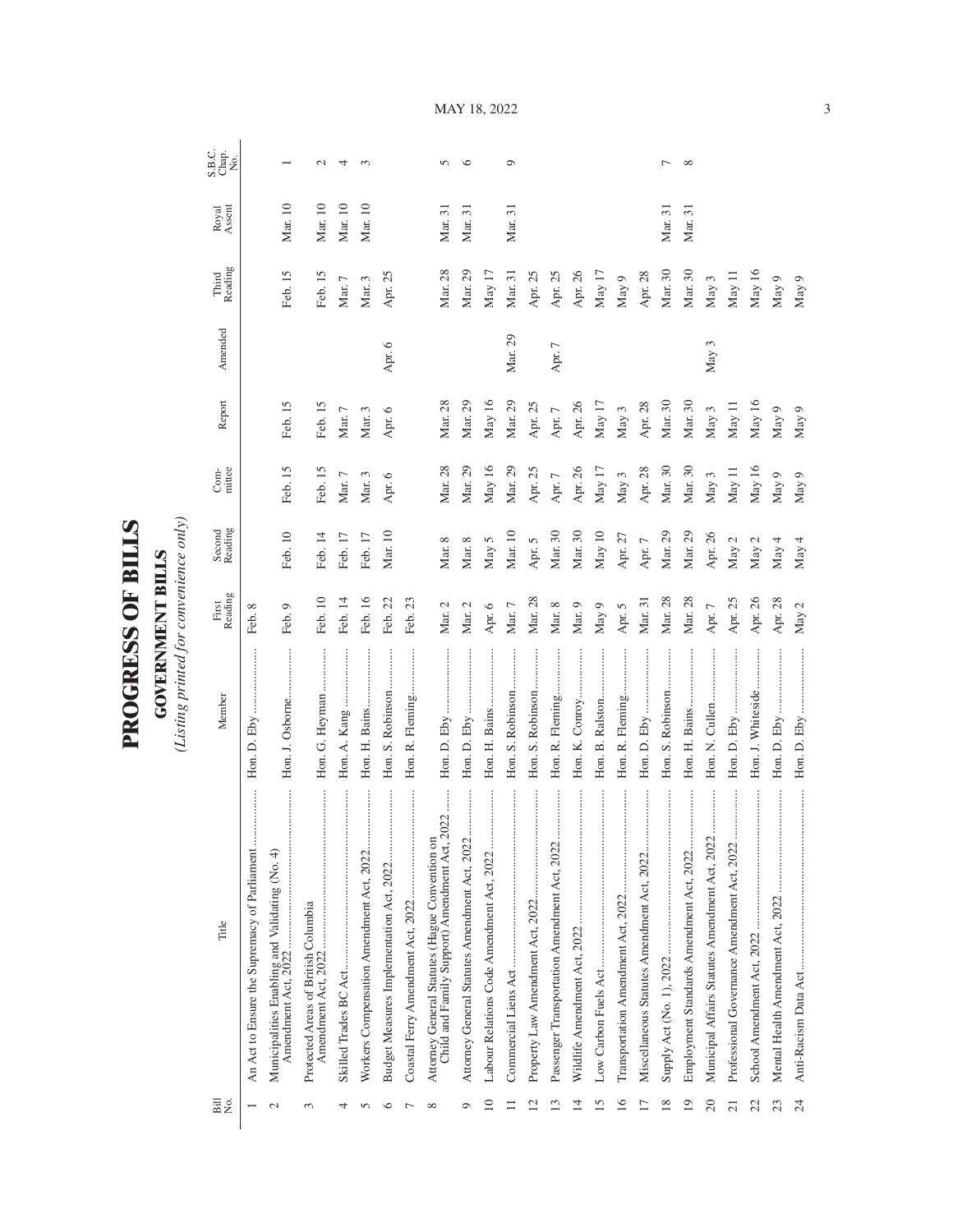**PROGRESS OF BILLS - Continued PROGRESS OF BILLS** *— Continued*

**MEMBERS' BILLS**<br>(Listing printed for convenience only) *(Listing printed for convenience only)* **MEMBERS' BILLS**

| Bill<br>Σó       | Title                                                | Member                                 | Reading<br>First | Second<br>Reading | mittee<br>Com- | Report | Amended | Third<br>Reading | Royal<br>Assent | C.<br>S.B.e.<br>S.B.e. |
|------------------|------------------------------------------------------|----------------------------------------|------------------|-------------------|----------------|--------|---------|------------------|-----------------|------------------------|
|                  | M 201 British Columbia Transit Amendment Act, 2022   | Mr. Sturdy                             | Mar. 3           |                   |                |        |         |                  |                 |                        |
|                  |                                                      | Ms. Cadieux                            | Mar. 8           |                   |                |        |         |                  |                 |                        |
|                  | M 203 Assessment (Split Assessment Classification)   |                                        | Mar. 9           |                   |                |        |         |                  |                 |                        |
|                  |                                                      | Mr. Sturdy                             | Mar. 10          |                   |                |        |         |                  |                 |                        |
|                  |                                                      | Mr. Clovechok                          | Apr. 5           |                   |                |        |         |                  |                 |                        |
|                  | M 206 Preserving Brunswick Point for Agriculture and |                                        | Apr. 6           |                   |                |        |         |                  |                 |                        |
|                  |                                                      |                                        | Apr. 25          |                   |                |        |         |                  |                 |                        |
|                  |                                                      |                                        | May 2            |                   |                |        |         |                  |                 |                        |
| * Title changed. |                                                      |                                        |                  |                   |                |        |         |                  |                 |                        |
|                  |                                                      |                                        | PRIVATE BILLS    |                   |                |        |         |                  |                 |                        |
|                  |                                                      | (Listing printed for convenience only) |                  |                   |                |        |         |                  |                 |                        |
| Bill<br>Σó       | Title                                                | Member                                 | Reading<br>First | Second<br>Reading | Com-<br>mittee | Report | Amended | Third<br>Reading | Royal<br>Assent | C<br>Sago<br>Sago      |

Pr 401 Sea to Sky University Amendment Act, 2022 ..................... Mr. Sturdy ........................ Apr. 5

 $\overline{\phantom{a}}$ 

4